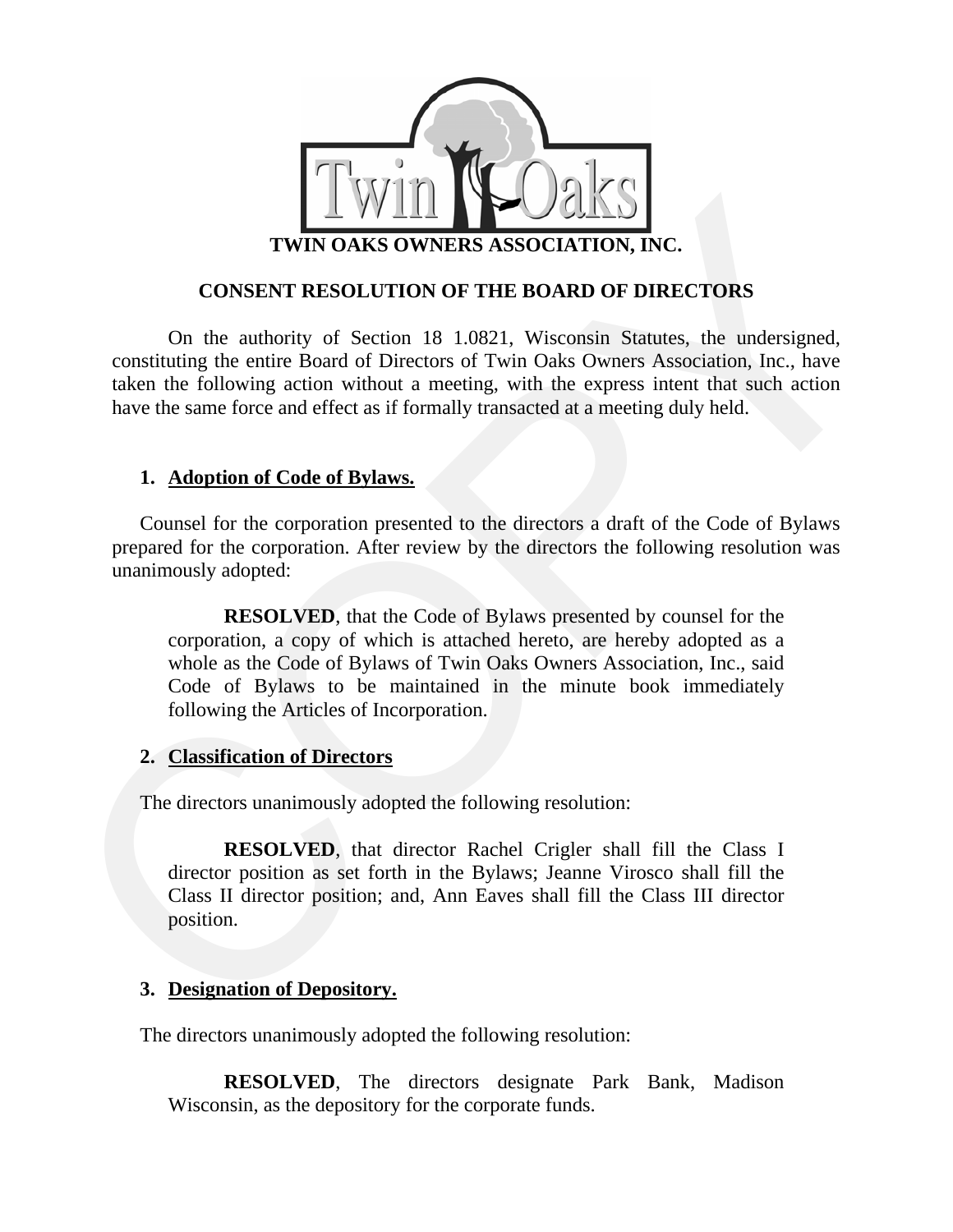# **4. Expansion of the Board of Directors**

The directors unanimously adopted the following resolution:

be expanded from three to seven. Class I shall have 2 directors, Class I shall have 2 directors and Class II shall have 3 directors. **RESOLVED**, that the number of directors of the corporation shall

# **5. Appointment of Additional Directors**

The directors unanimously adopted the following resolution:

be expanded from three to seven. Class I shall have 2 directors, Class I shall<br>have 2 directors and Class II shall have 3 directors.<br>
5. Appointment of Additional Directors<br>
The directors nonninously adopted the following following respective director position until the expiration of the term for such position: **RESOLVED**, that the following individuals, having expressed their consent to act as directors of the corporation, are herby appointed to the

Class I director: Kimberly Manning

Class II director: David C. Porterfield

Class III director: Kenneth Krause

Class III director: Samantha Johnson

# **Consent of Directors**

Date Rachel Crigler

Date Jeanne Virosco

Date Ann Eaves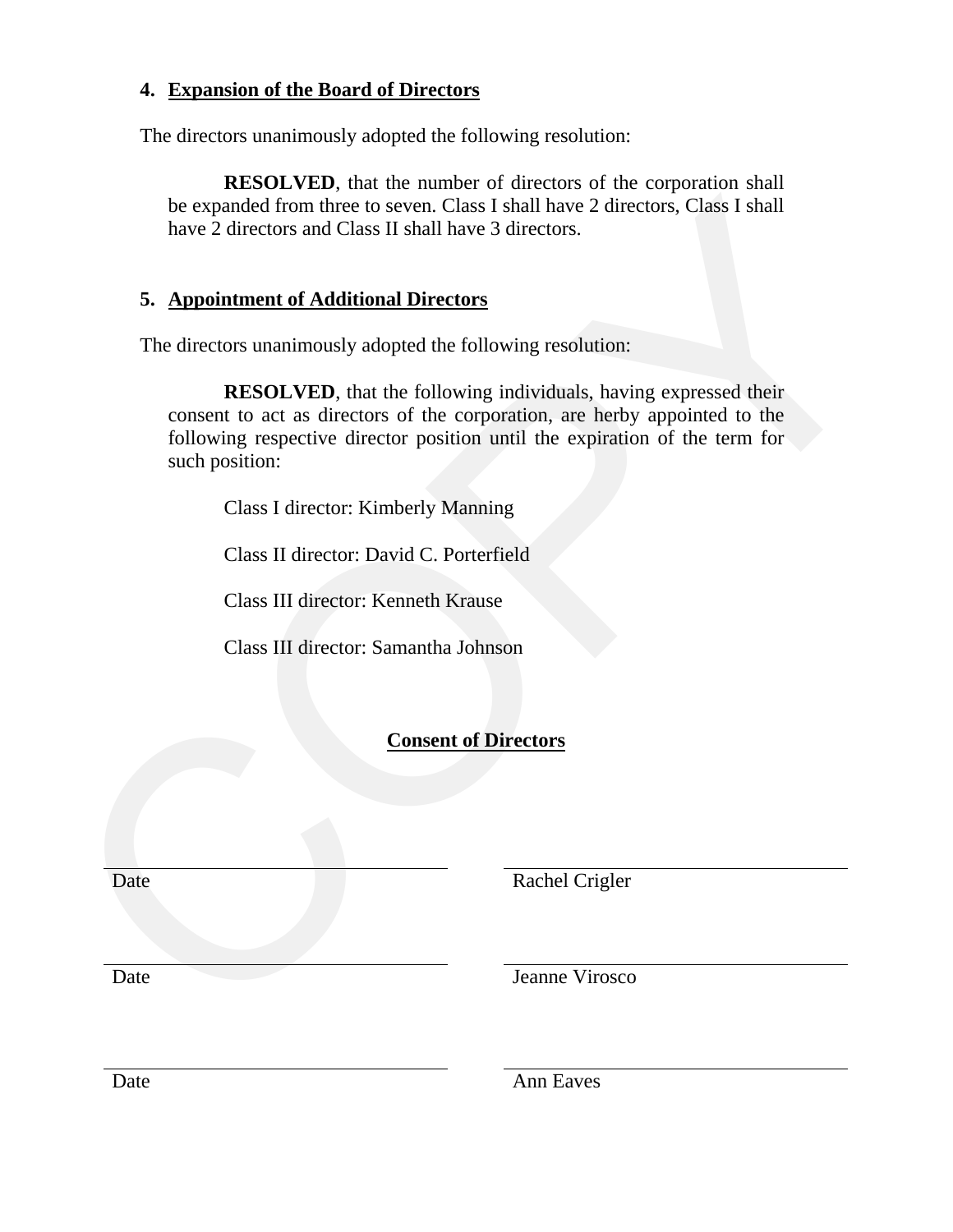#### **TWIN OAKS OWNERS ASSOCIATION, INC. CODE OF BYLAWS**

# **Article I – Membership**

#### **section 1.01: Membership Qualification**

be members and shall have no right to vote, but a land contract vendee, in good standing, shall have the voting rights rather than the vendor of the land contract. Every owner (including part owners in fee simple) of a lot in Twin Oaks Subdivision ("Twin Oaks"), in the city of Madison, Dane County, Wisconsin, shall be a member of Twin Oaks Owners Association, Inc. ("Association"), including the owners of any future subdivisions of property in Twin Oaks. However, the condominium association for each condominium lot (Lots 70 and 88), and not the owners of individual condominium dwelling units, shall be considered the owner of such lot for purposes of determining membership only. Individuals or entities owning a security interest only in a lot shall not

#### Section 1.02: Classes of Membership; Voting

(a) Classes of Membership. There shall be one class of membership constituting all of the owners subjected by the covenants of record to assessment by the Association.

**Section 1.01: Membership Qualification**<br>
Every owner (including purt owners in fex simple) of a lot in Twin Oaks Subdivision<br>
("Twin Oaks"), in the city of Madison. Danc County, Wisconsin, shall be a member of<br>
Twin Oaks shall be valid after eleven months from the date of its execution unless otherwise specifically provided in the proxy. (b) Voting. The owner(s) of each lot shall be entitled to one cumulative vote as members for each lot owned, except that a condominium association for a condominium lot shall have a number of votes equal to the number of owner-occupied condominium dwelling units on the condominium lot. The vote for for each non-condominium lot shall be exercised as the owners of record agree among themselves, but in no event shall more than one vote be cast for any one lot. If the owners of a lot do not agree on how the one vote for the lot shall be cast, and each purports to vote, the one vote for that lot shall be divided on a prorated basis according to the respective interests of the owners as reflected in the record of the Dane County Register of Deeds. For example, if two persons jointly own a lot, and each purports to cast a differing vote for the lot, each owner will be deemed to have cast one-half of one vote. In the event of a dispute, it shall be the obligation of the lot owner(s) to establish ownership as reflected in the record of the Dane County Register of Deeds at the time votes are cast and if not established at that time, the disputed vote(s) shall not be counted. In the case of a condominium lot, all available votes based upon the number of owner-occupied dwelling units shall be cast the same way by the condominium association as the member. A member may vote in person or by proxy executed in writing by the member or a duly authorized attorney in fact. No proxy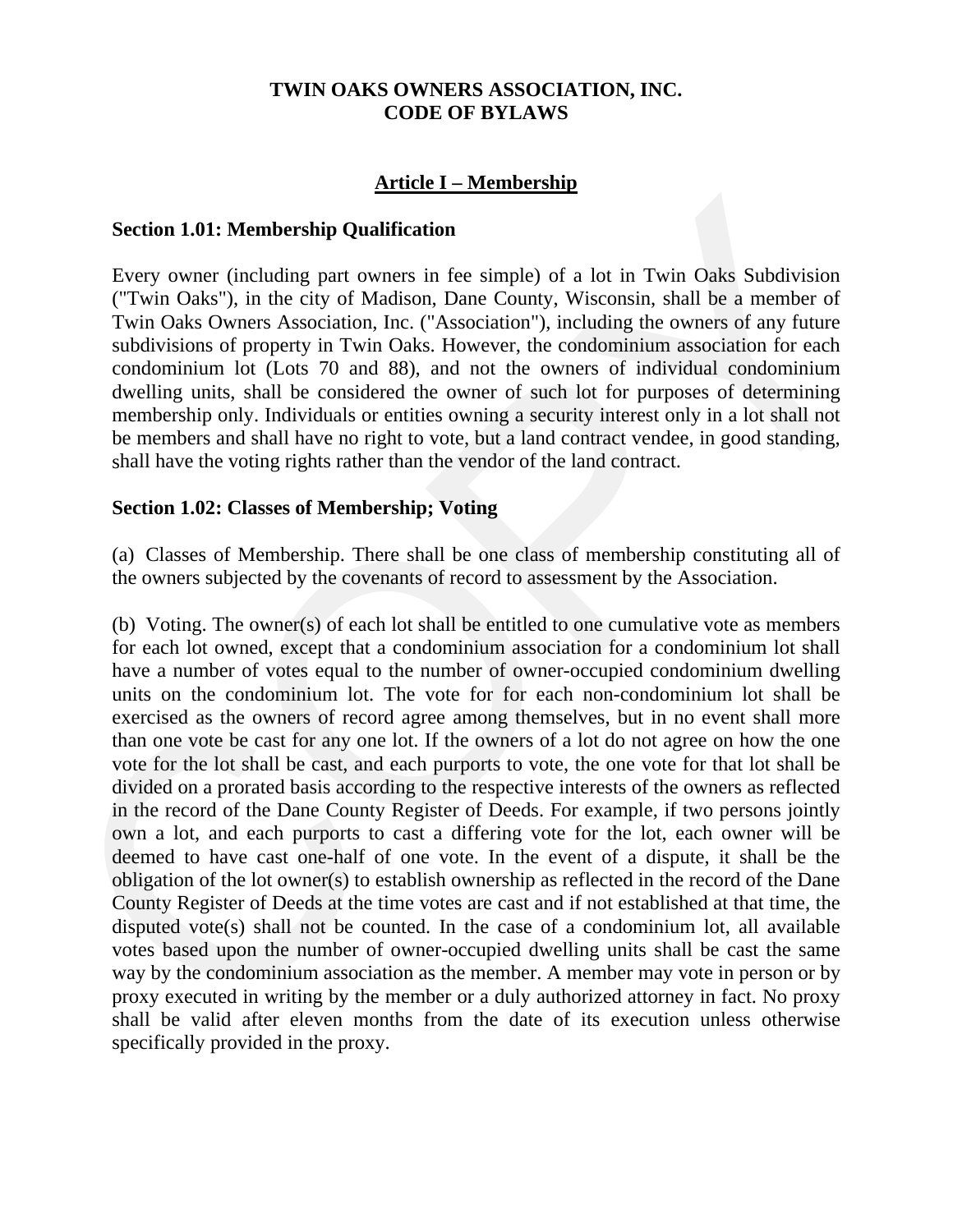# **Article II – Directors**

### Section 2.01: Number, Tenure and Qualifications

director's term, vacant director positions may be filled by majority vote of the incumbent directors, to serve until the end of the term for each vacant position. The affairs of the Association shall be managed by the directors of the Association. The number of directors shall initially be three (3) as set forth in the Articles of Incorporation. The number of directors may be increased to no more than (9) by a majority vote of the directors at any regular meeting or a special meeting called for that purpose. If the number of directors is expanded, or a director resigns before the expiration of the

number of directors shall initially be three (3) as set forth in the Articles of faceory and the comparison of the directors at any regular meeting called comparing called for that purpose. If the number of directors at a time of such meeting shall be elected to hold office until the third succeeding annual meeting. At the first meeting of the directors, the director positions shall be divided into three classes (Class I, Class II and Class III). The term of office for directors of the Class I shall expire at the first annual meeting of the members, that of Class II shall expire at the second annual meeting, and that of Class III at the third annual meeting. If additional directors are authorized, the new directors shall be allocated among the three classes of directors, with each class to be as nearly equal in number as possible. At each annual meeting, a number of directors equal to the number in the class whose term expires at the

corporations or other entities shall be considered as one. There shall be no limit on the number of consecutive terms an individual may serve as a director. Only lot owners in the Twin Oaks may serve as directors. Designated representatives of corporations or other entities owning title to any lot in Twin Oaks may hold the position of director, but no more than one representative per lot owned by such corporation or other entity may hold a director position. For purposes of this section, affiliated

#### **section 2.02 Election of Directors**

directors is to be elected, the candidate with the most votes shall fill a director position in the class with the longest term, and so on until all positions are filled. Unless otherwise provided in the Articles of Incorporation, directors are elected by a plurality of the votes cast by the members entitled to vote. Election by "plurality" means that each member may vote for as many candidates as there are positions available (but not more than once for any candidate) and the candidates with the largest number of votes, up to the number of directors to be chosen, are elected. If more than one class of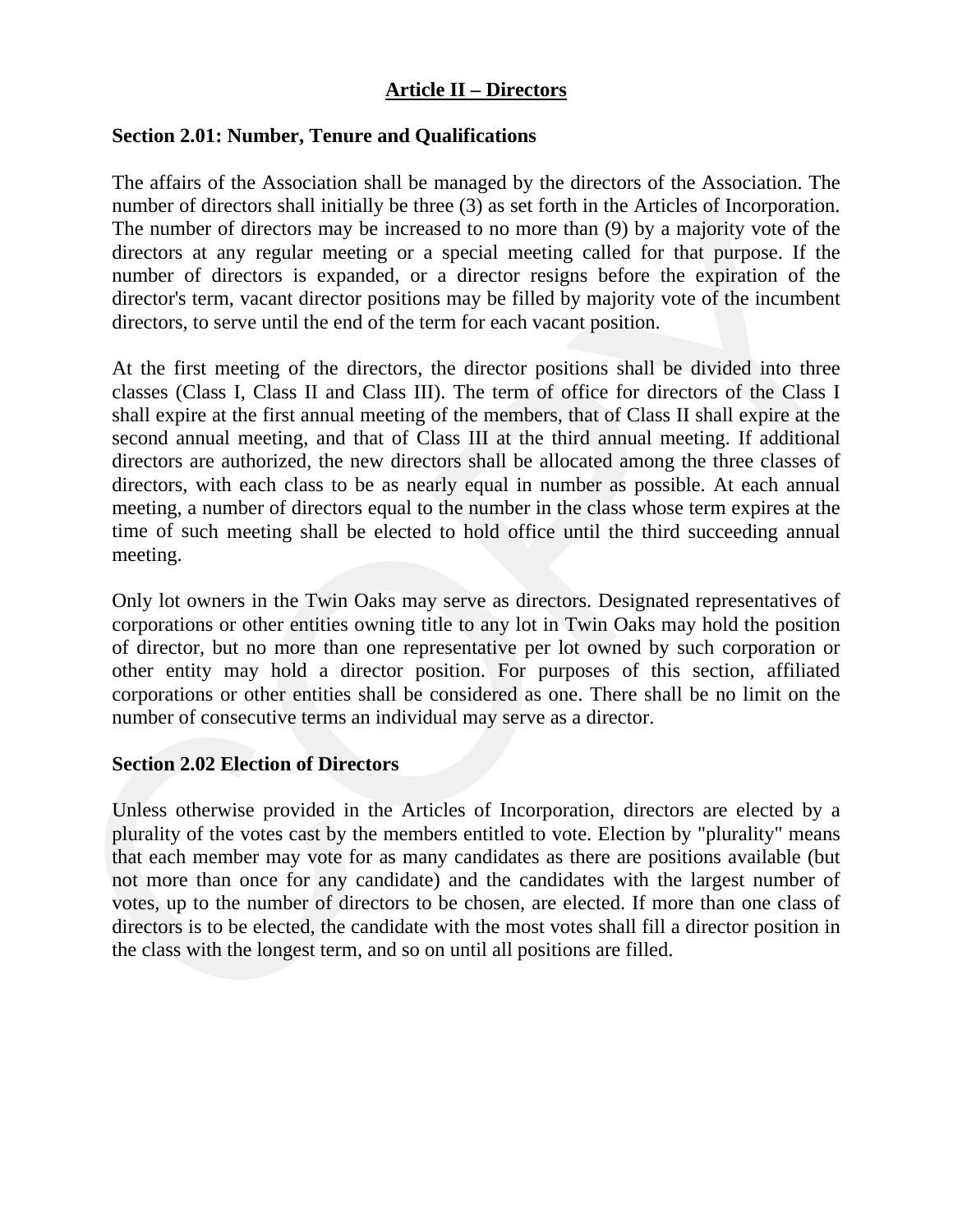# **Article III** – **Meetings**

### **ection 3.01 Membership Meetings; Quorum; Notice; Action without Meeting**

County, Wisconsin. Special meetings may be called at any time by the Board of Directors, which meetings shall also be held in Dane County. An Annual Meeting of the members shall be held no later than December 15 of each year, on a specific date set by the Board of Directors. The meeting shall be held in Dane

at a meeting at which a quorum is present shall be necessary for the adoption of any matter voted upon by the members, including the annual Budget. Members holding one-tenth of the votes entitled to be cast, present in person, or represented by proxy shall constitute a quorum at a meeting of the members. A majority of the votes entitled to be cast by the members present in person or represented by proxy

your, on a specific date are type Board Of Directors. The meeting shall be held in Dane<br>County, Wisconsin. Special meetings may be called at any time by the Board of<br>Directors, which meetings shall also be held in Dane Cou publishing the same each week for two consecutive weeks in a newspaper published in Madison, Wisconsin. Written notice stating the place, day and hour of membership meetings, and in the case of a special meeting, the purpose or purposes for the which the meeting is called, shall be delivered either personally or by mail to each member entitled to vote at such meeting not less than three nor more than thirty days before the date of the meeting. If mailed, such notice shall be deemed to be delivered when deposited in the United States mail addressed to the member's last known address as appears on the records of the Association with postage thereon prepaid. In lieu of such notice, notice may be given by

sending out the notice of annual or special meetings. Such record of membership shall be continued in the case of any adjournment of an initial meeting. For the purpose of giving notice to members, the owner of record as of January 1 of the year of the meeting shall be considered to be the member unless the Association has received written notice of a change of ownership at least fifteen days prior to the date of

be taken by the members may be approved without a meeting of the members as provided Wis. Stat. *5* 181.0708. in Any action required or permitted by law, the Articles of Incorporation or these Bylaws to

# **Section 3.02: Board of Directors Meetings; Notice; Action without Meeting; Committees and Rules**

such meeting except where a director attends a meeting and objects thereat to the transaction of any business because the meeting is not lawfully called or convened. Meetings of the Board of Directors may be called by or at the request of the President or any two directors at such place as the person or persons calling the meeting shall designate and if no place is designated the meeting shall be held at the registered office of the Association. Notice of any meeting shall be given by oral or written notice delivered personally or mailed to each director at his home office at least three days previous thereto. The attendance of a director at a meeting shall constitute a waiver of notice of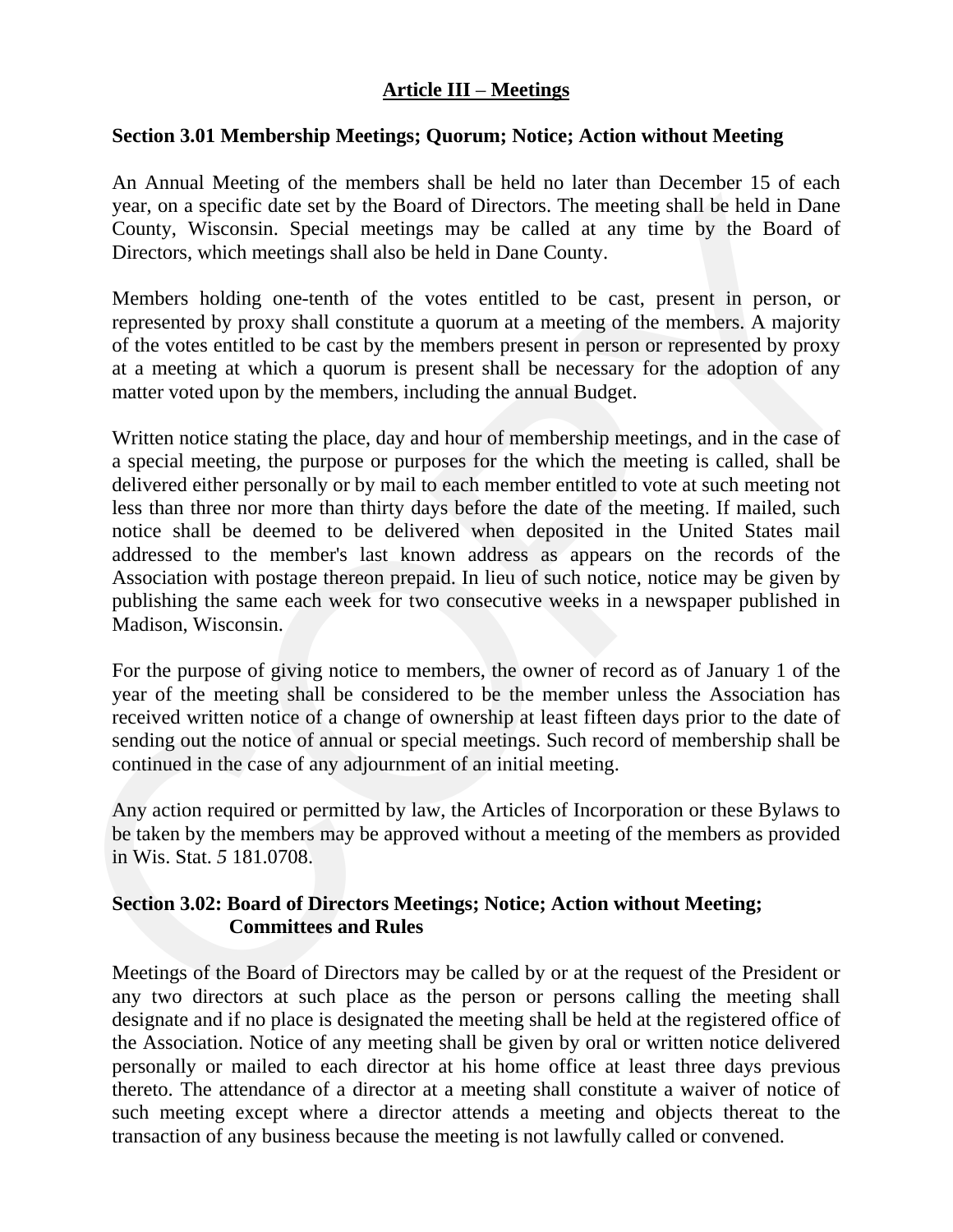The Board of Directors may act without a meeting as provided in Section 18 1.0821 of the Wisconsin Statutes.

or more committees (in addition to the Architectural Control Committee), each committee to consist of at least one director and as many other members of the The Board of Directors may by resolution, adopted by a majority thereof, designate one Association as the Board of Directors provides in such resolution.

or more committees (in addition to the Architectural Control Committee), each<br>committee to consist of at least one director and as many other members of the<br>Association as the Board of Directors provides in such resolution day that it may be used, numbers of people and any other matters. It shall also make decisions with respect to maintenance, improvements and the hiring and firing of any employees. The Board of Directors shall have the absolute right to establish rules and regulations with respect to the use of the property owned by the Association, including hours of the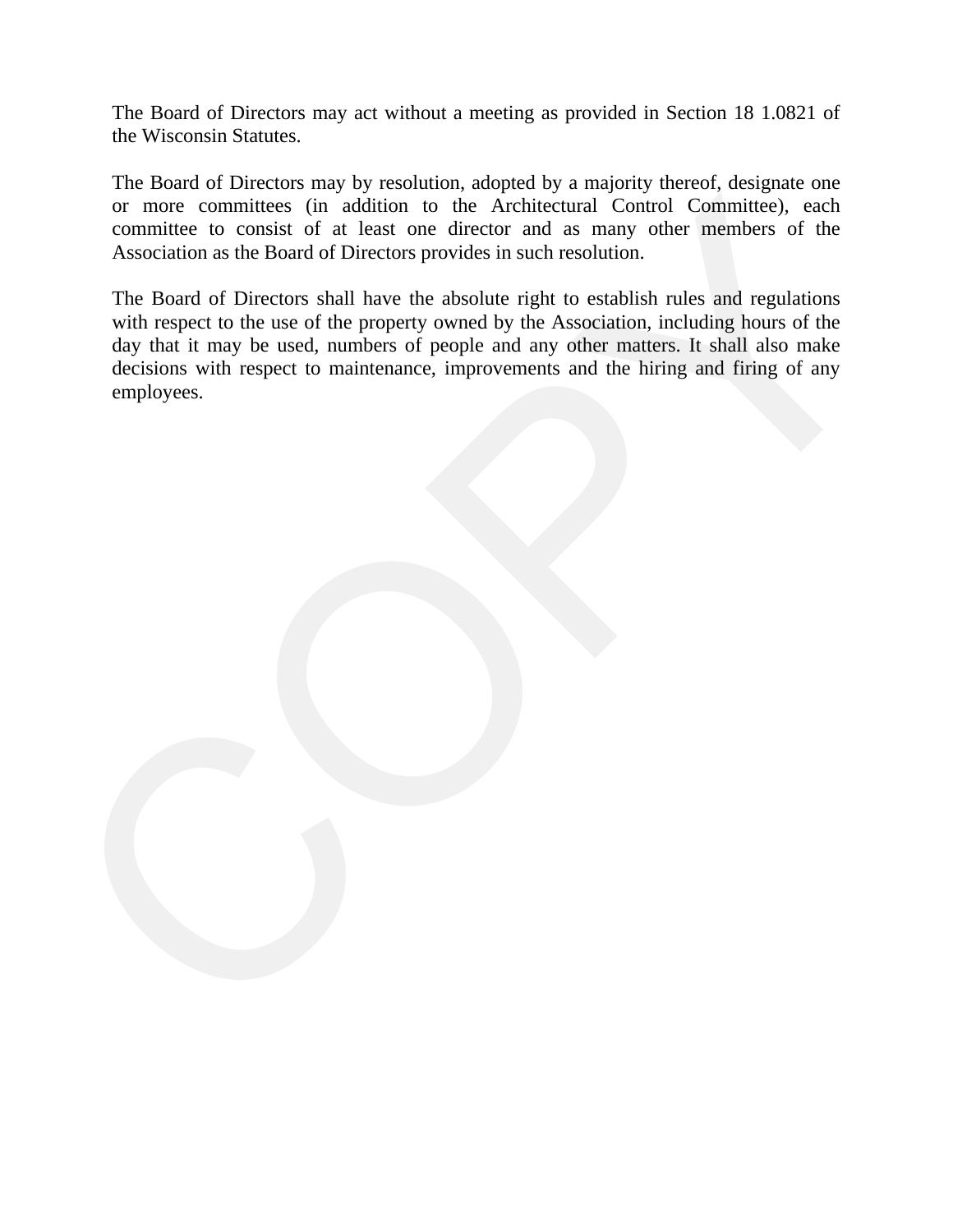# **Article IV** – **Officers**

### Section 4.01: Offices; Appointment; Qualifications; Delegation

Treasurer. Officers to fill these offices shall be elected annually by the Bourd of Directors<br>immediately following the annual meeting. Other offices and assistant offices may be<br>designated, and offices are noted offices. person may simultaneously hold the offices of President and Secretary, or the offices of President and Vice-President. The offices of the Association shall consist of a President, Vice-President, Secretary, and Treasurer. Officers to fill these offices shall be elected annually by the Board of Directors immediately following the annual meeting. Other offices and assistant offices may be designated, and officers appointed for such offices, as the Board of Directors may deem necessary. Any two or more offices may be held by the same person, except that no

otherwise provided herein. For purposes of this section, affiliated corporations or other entities shall be considered as one. Only directors of the Association may be officers of the Association. Designated representatives of corporations or other entities owning title to any lot in Twin Oaks may hold the position of officer, but no more than one representative of a corporation or other entity may hold an officer position, with the exception of the rights of the Developer **as** 

rights. A vacancy in any office because of death, resignation, removal, disqualification or otherwise may be filled by the Board of Directors for the unexpired portion of the term. Any officer or agent elected or appointed by the Board of Directors may be removed by the Board of Directors whenever in its judgment, the best interest of the Association shall be served thereby, but such removal shall be without prejudice to the contract rights, if any, of the person so removed. Election or appointment shall not of itself create contract

### **section 4.02: The President**

President shall, in general, perform all duties incident to the office of President and such other duties as, from time to time, may be assigned to him by the Board of Directors. The President, if present, shall preside at all meetings of the members and at all meetings of the Board of Directors, and shall have active executive management of the operations of the Association, subject, however, to the control of the Board of Directors. The

# **section 4.03: The Vice-President**

delegate to him. In the case of the death of the President, or in the case of his absence or inability to act, the Vice President shall perform the duties of the President. The Vice President shall have such powers and perform such duties as the Board of Directors may from time to time prescribe or as the President may from time to time

#### Section 4.04: The Secretary

The Secretary shall keep, or cause to be kept, in books provided for the purpose, the minutes of the meetings of the members and of the Board of Directors; shall see that all notices are duly given in accordance with the provisions of these Bylaws and as required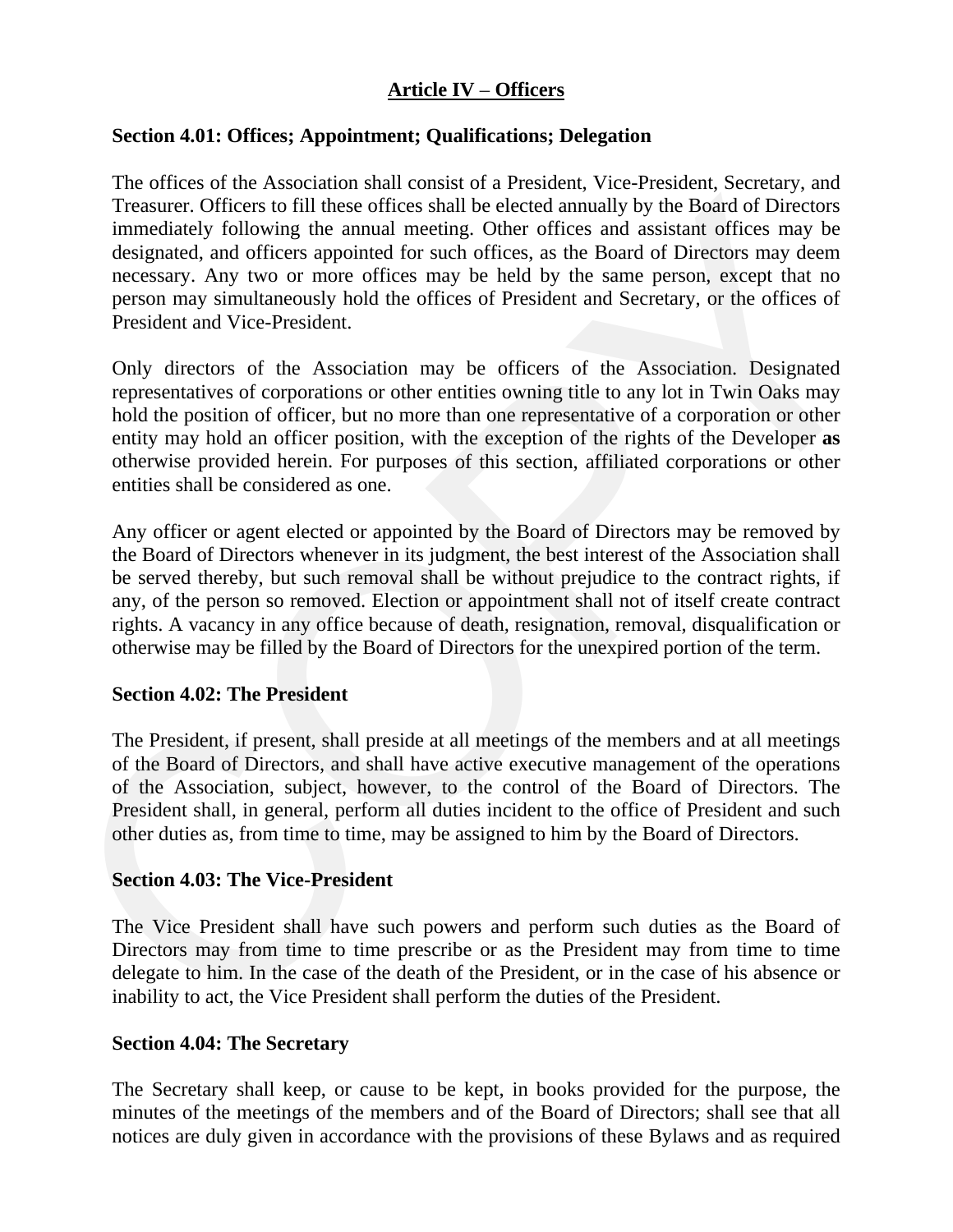by law; shall be custodian of the records of the Association and shall perform all duties incident to the office of Secretary and such other duties as may fiom time to time be assigned to him by the Board of Directors or by the President.

## **Section 4.05: The Treasurer**

The Treasurer shall be the financial officer of the Association; shall have charge and<br>custody of, and he responsible for, all funds of the Association, and deposit all such funds<br>in the name of the Association in such ba Treasurer shall render to the President and the Board of Directors an account of all his transactions as Treasurer and of the financial condition of the Association, whenever the The Treasurer shall be the financial officer of the Association; shall have charge and custody of, and be responsible for, all funds of the Association, and deposit all such funds in the name of the Association in such banks, trust companies or other depositories as shall be selected by the Board of Directors; shall receive, and give receipts for, moneys due and payable to the Association from any source whatsoever; and, in general, shall perform all the duties incident to the office of Treasurer and such other duties as may from time to time be assigned to him by the Board of Directors or by the President. The same shall be required.

# **Section 4.06: Delegation of Authority**

of Directors may deem sufficient, the Board may delegate powers or duties of such officer to any other officer, director, or employee of the Association, for the time being, provided a majority of the entire Board concurs therein. In case of the absence of any officer of the Association, or for any reason that the Board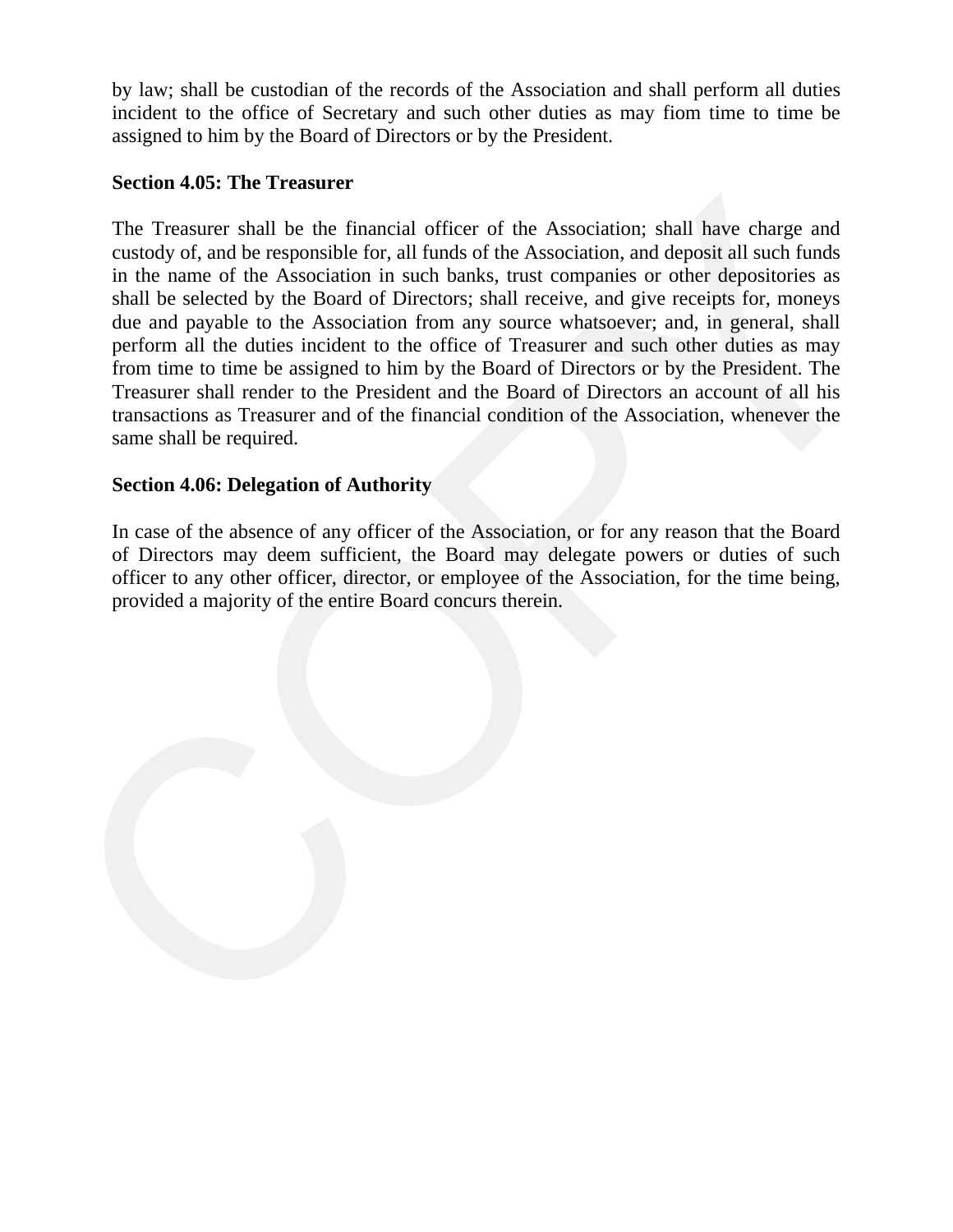# **Article V** - **Architectural Control Committee**

### **section 5.01: Powers and Duties**

Subdivision recorded with the Dane County Register of Deeds on March 19, 2004 as Document No. 3886018. The Architectural Control Committee shall have the powers and duties set forth in Article II of the Declaration of Protective Covenants For Lots 3 Through 97, Twin Oaks

### **section 5.02: Composition**

II of the Declaration of Protocitive Coverants For Lots 3 Through 97. Twin Oaks<br>Subdivision recorded with the Dane County Register of Deeds on March 19, 2004 as<br>Documen No. 3886018.<br>Section 5.02: Composition<br>The Architecur shall be elected by the membership at the annual meeting. Vacancies may be filled by election at a special meeting of the membership called for that purpose. The Architectural Control Committee shall initially be composed of the Developer, as set forth in Article II of the Declaration of Protective Covenants For Lots 3 Through 97, Twin Oaks Subdivision recorded with the Dane County Register of Deeds on March 19,2004 as Document No. 3886018. Thereafter, the Architectural Control Committee

### Section 5.03: Number, Tenure and Qualifications

shall serve until the next election of the membership as set forth in Section 5.02 above. Directors may, but are not required, to serve on the Architectural Control Committee. The number of members on the Architectural Control Committee shall be three to be elected from the members of the Association. Architectural Control Committee members

#### **ection 5.04 Architectural Control Committee Procedure and Standards S**

Committee may adopt such other procedures and standards as it deems necessary, consistent with the foregoing. The procedures and standards of the Architectural Control Committee shall comply and be consistent with Sections 2.3 and 2.4 of the Declaration of Protective Covenants For Lots 3 Through 97, Twin Oaks Subdivision recorded with the Dane County Register of Deeds on March 19, 2004 as Document No. 3886018. The Architectural Control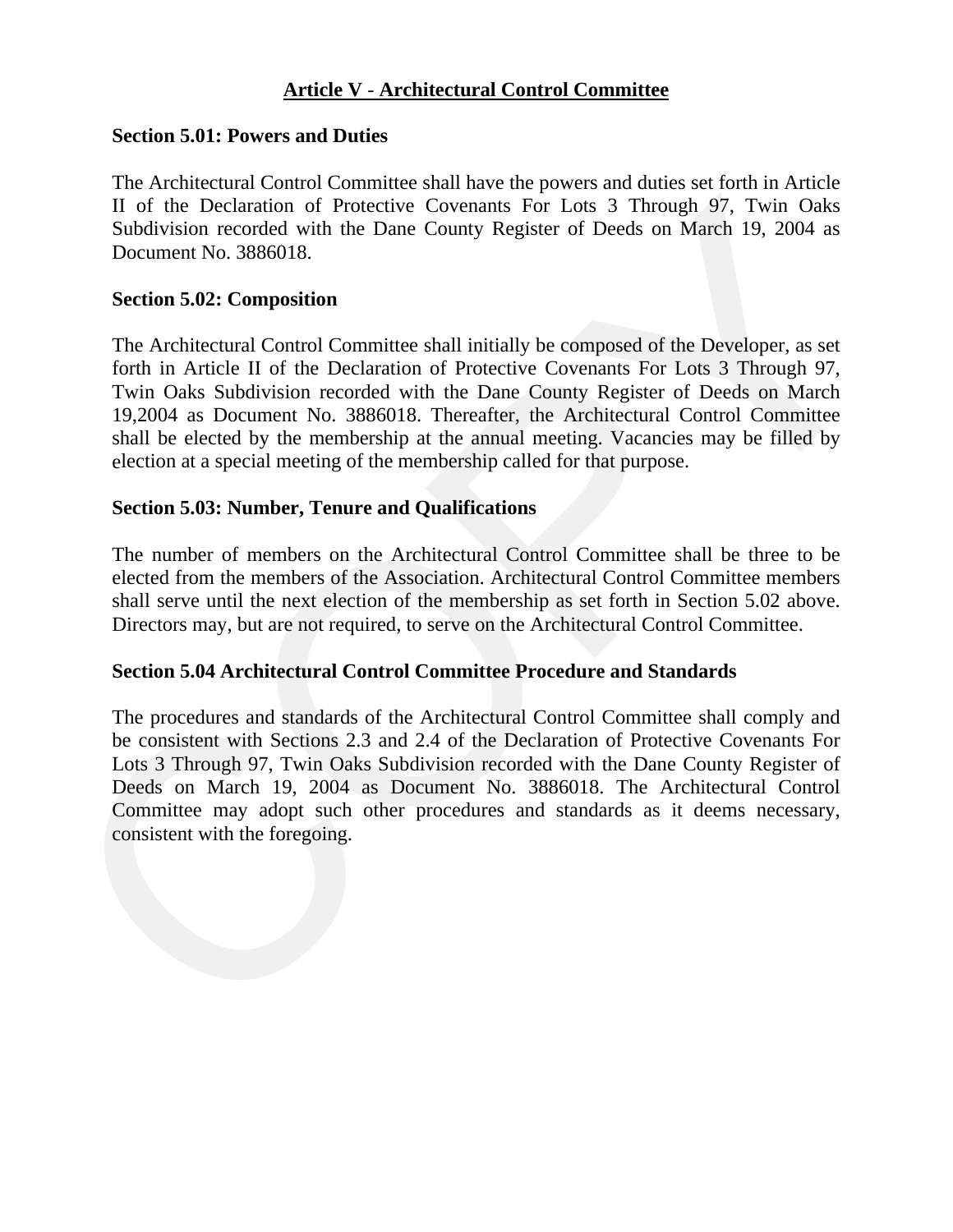## **Article VI** - **Annual Budget**

areas in Twin Oaks, including open space, lundeened circles, walkways. Eighting and<br>recreational fieldiess. The Budget may also include a reasonable allowance for<br>administrative express, contingencies including a reasonabl Budget, as proposed by the Board of Directors, shall be adopted unless otherwise mended by the members at the Annual Meeting prior to adoption. aAt the Annual Meeting, the Association shall adopt a Budget for the purpose of maintaining a fund from which common expenses may be paid. Such common expenses may include the deferred cost of improving, maintaining and administering the common areas in Twin Oaks, including open space, landscaped circles, walkways, lighting and recreational facilities. The Budget may also include a reasonable allowance for administrative expenses, contingencies including a reasonable reserve maintained for future maintenance and improvement capital expenditures, and expenses of enforcing the recorded declaration of conditions, covenants, restrictions and easements affecting Twin Oaks. The Board of Directors shall be responsible for developing and presenting to the members a proposed Budget at the Annual Meeting. The proposed Budget shall be provided to the members along with notice of the Annual Meeting place and time. The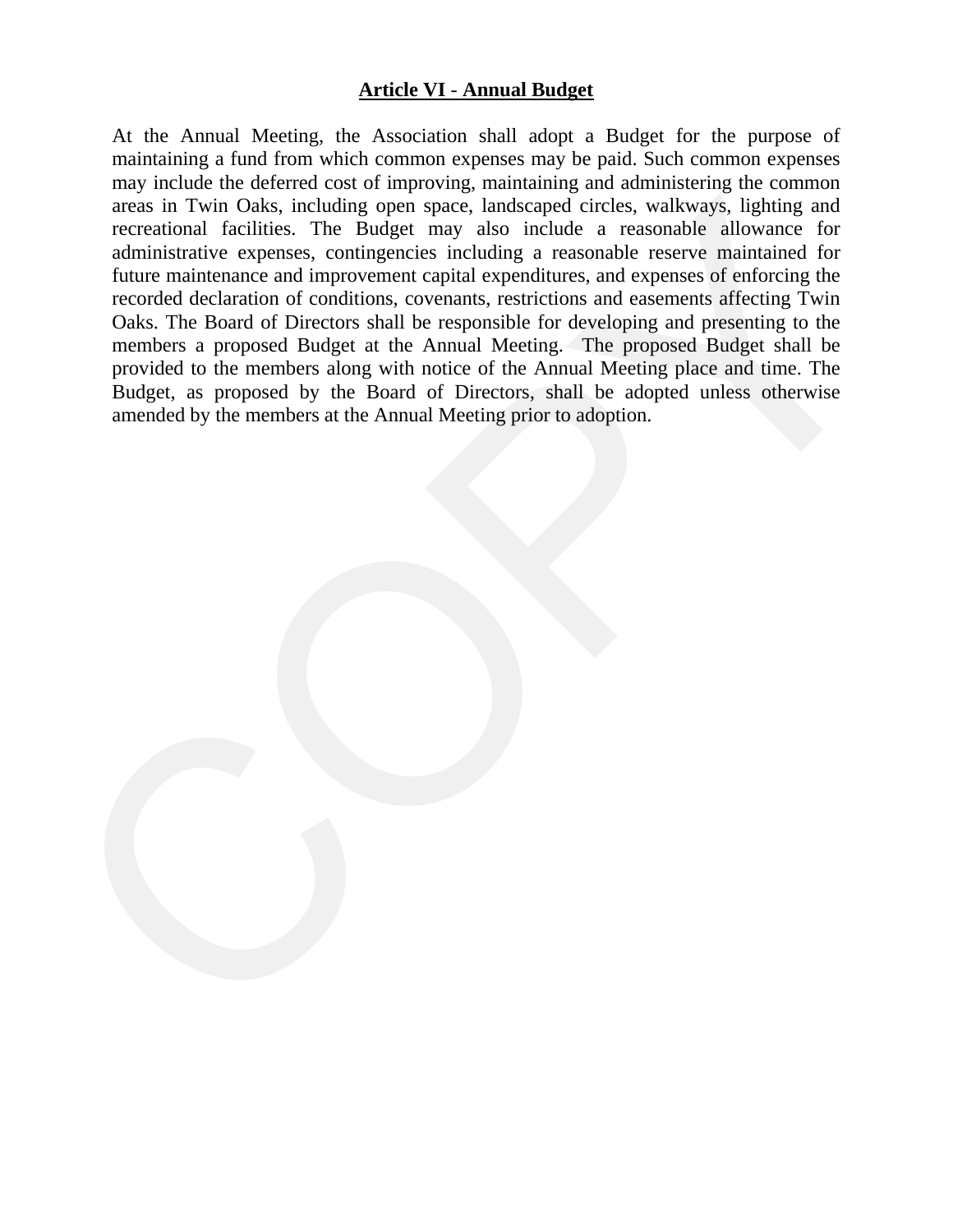### **Article VII - General and Special Assessments**

#### Section 7.01: General Assessments

for the purpose of levying an assessment against lots subject to the General Assessment based upon the Budget adopted at the Annual Meeting. Each lot in Twin Oaks upon which there is at least one completed dwelling shall be subject to an annual General Assessment to fund the Budget adopted at the Annual Meeting. Immediately following the Annual Meeting, the Board of Directors shall meet

solicit to un amoul General Assessment to fund the Budger alonyed at the Amual Meeting. Immediately following the Amual Meeting, the Board of Directors shall meet<br>for the purpose of levying an assessment against lots subj completed dwelling units in Twin Oaks. For purposes of this paragraph, a dwelling unit is complete when an occupancy permit has been issued. The General Assessment against each lot shall be based upon each lot's percentage interest calculated by a fraction, the numerator of which is the number of completed dwelling units on the lot (the number of completed condominium dwelling units in the case of a condominium lot, and one (I) in the case of all single family lots upon which a dwelling has been completed), and the denominator of which is the total number of

nonpayment by the condominium association). The annual assessment to each lot owner shall be paid on or before January 15 of each year. The owners of record on January 1 of any year shall be charged the General Assessment for that year (in the case of a condominium lot, the condominium association shall be assessed, but the Association may lien individual condominium units in the event of

#### **section 7.02: Special Assessments**

Through 97, Twin Oaks Subdivision recorded with the Dane County Register of Deeds on March 19, 2004 as Document No. 388601 8. The Association may, whenever necessary or appropriate, levy special assessments consistent with Section 8.2(b) of the Declaration of Protective Covenants For Lots **3** 

#### **section 7.03: Assessment Collection**

lot or any subsequent purchaser thereof, together with costs of collection, including reasonable attorney fees. Any assessment not paid when due shall bear interest at the rate of ten percent (10%) per annum until paid. In the event the General Assessment is not paid by February 15 of each year, or a special assessment is not paid within 60 days of the date of levy, a maintenance lien may be filed against the delinquent lot pursuant to Wis. Stat. \$779.70. In addition, a money judgment and/or judgment of foreclosure may be taken against the owner of such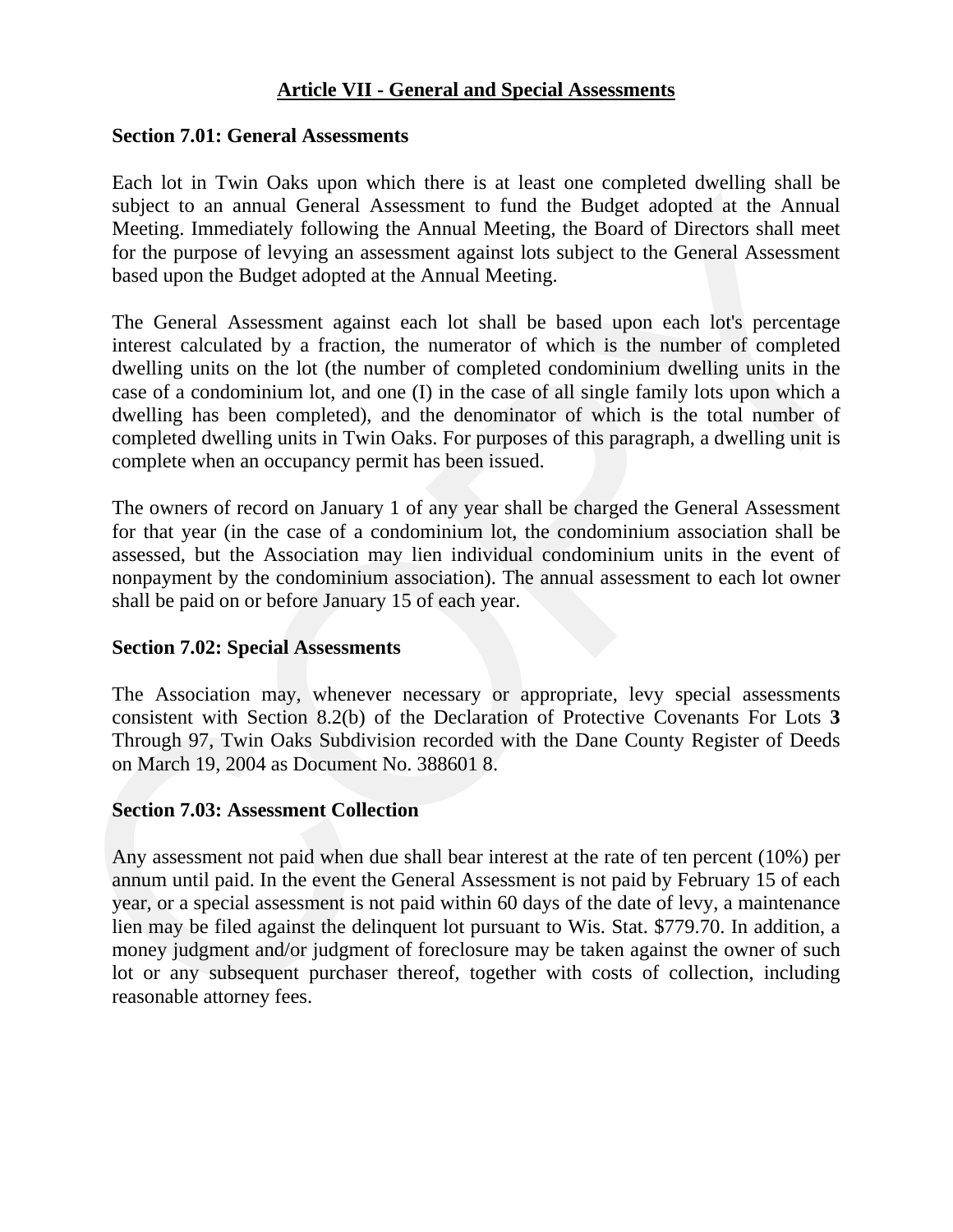# **Article VIII** – **Amendment**

Association shall be subject to approval by the Common Council of the City of Madison. These bylaws may be amended by two-thirds (2/3) vote of the directors then in existence as provided for above, except that amendments that affect the relationship between the Association and the City of Madison relative to the use of the property owned by the

#### **Article IX – Deposits**

depository institution in Dane County, Wisconsin, and withdrawals only be made on the signatures of the President and Treasurer. All funds of the Association shall be deposited in a bank or other federally insured

# <u>Article X – Salaries</u>

percent of the members voting at an annual meeting or any special meeting called for that purpose. No salaries shall be paid to any officer of the Association unless approved by fifty (50%)

### **Article XI** - **Rules and Regulations**

governing the use and activities of the common areas and shall furnish the membership with a copy of such rules. The Board of Directors shall from time to time promulgate rules and regulations

#### **Article XII - Indemnification of Directors and Officers**

Association shall be subject to approval by the Common Council of the City of Madison.<br>
Article IX – Denositis<br>
All funds of the Association shall be deposited in a bank or other federally insured<br>
depository institution any expense incurred in connection with, any claim or liability arising our of his own willful misconduct or gross negligence. Each director and officer of the Association now or hereafter serving as such, shall be indemnified by the Association against any and all claims and liabilities to which he has or shall become subject by reason of serving or having served as such director or officer, or by reason of any action alleged to have been taken, omitted, or neglected by him as such director or officer; and the Association shall reimburse each such person for all legal expenses reasonably incurred by him in connection with any such claim or liability, provided, however, that no such person shall be indemnified against, or be reimbursed for

any rights to which any director or officer of the Association may otherwise be entitled by law. The amount paid to any officer or director by way of indemnification shall not exceed his actual, reasonable and necessary expenses incurred in connection with the matter involved. The right of indemnification hereinabove provided for shall not be exclusive of